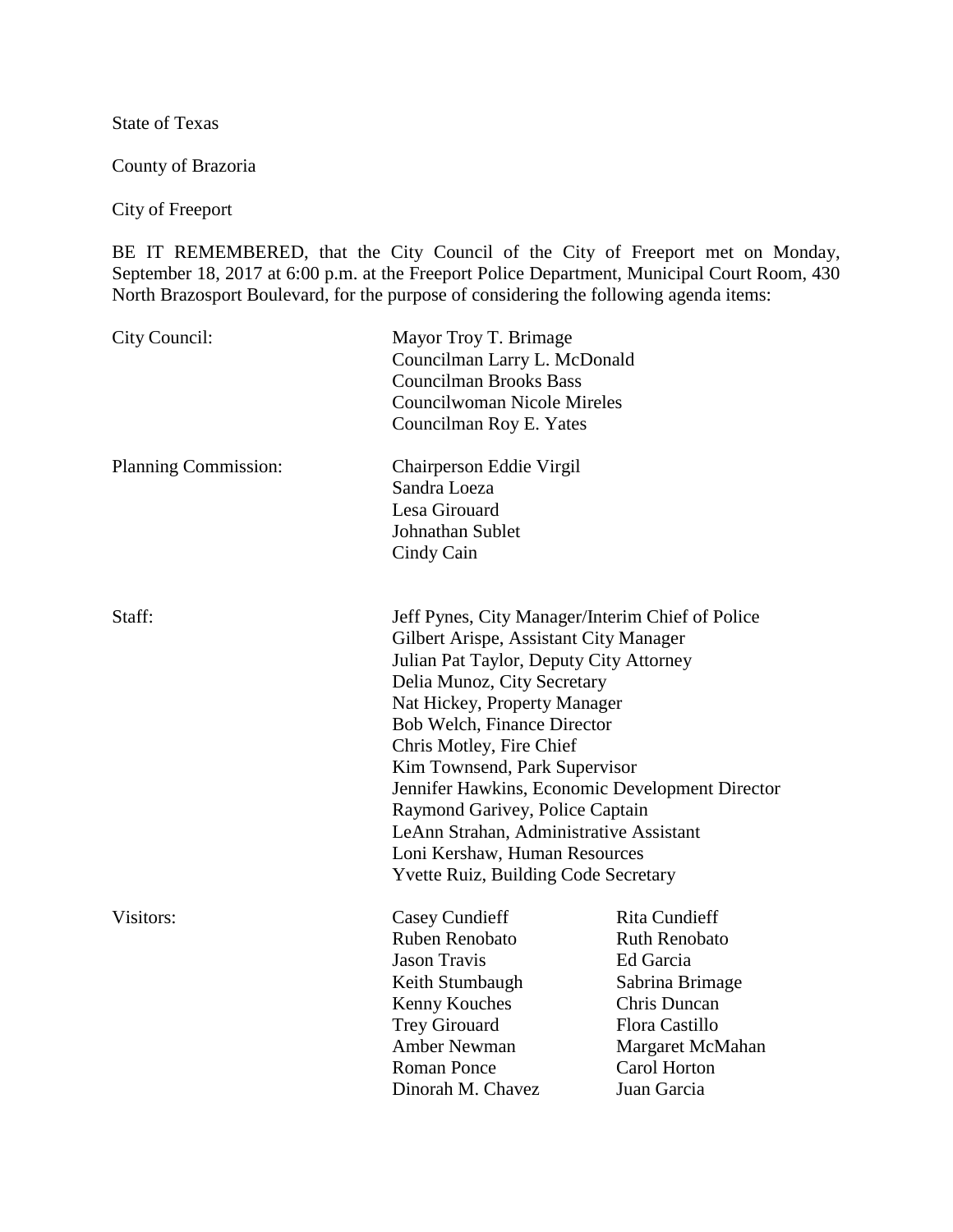Debbie Garcia Jerry Meeks Jim Barnett Sandra Barnett Melanie Oldham Lila Lloyd Kenny Hayes Larry Fansher Ned Baron

# Call to order.

Mayor Troy T. Brimage called the meeting to order at 6:00 p.m.

Invocation.

Councilman Bass offered the invocation.

### Pledge of Allegiance.

Mayor Troy T. Brimage led the Pledge of Allegiance.

#### Attending citizens and their business.

Manning Rollerson's concern is his no trespass signs are being removed from his yard. He disagrees with the selection of the new chief and advised Council that he has a Federal Case pending with the City of Freeport.

### Consideration of approving the September 5, 2017 Council Minutes.

On a motion by Councilwoman Mireles, seconded by Councilman Bass, with all present voting "Aye", Council unanimously approved the minutes of September 5, 2017 with the correction on page 652. To read as: "The Brazosport College, FLNG, Freeport Museum are in need of more parking". "Another building downtown is being sold and will also need more parking".

# Acknowledgement/Presentation by Mayor Troy T. Brimage to the Brazoria County Salvation Army for their efforts and support during Hurricane Harvey.

Mayor Troy T. Brimage commended Lt. Gomez from the Salvation Army for assisting and taking the responsibility of the hurricane flood victims that came to River Place. He provided his staff, set up computers, cots and served food to the victims of Hurricane Harvey. He presented Lt. Gomez's staff with medals for an awesome job.

Mayor Troy T. Brimage opened the Joint Public Hearing at 6:13 p.m. with the Planning Commission.

**Joint Public Hearing:** The City Council and the Planning Commission of said city will conduct a joint public hearing to consider a proposed amendment to the Comprehensive Zoning Ordinance of said city, codified as Chapter 155 of the Code of Ordinances of said City, adding a new zoning district, to be known as PUD-2, and changing the zoning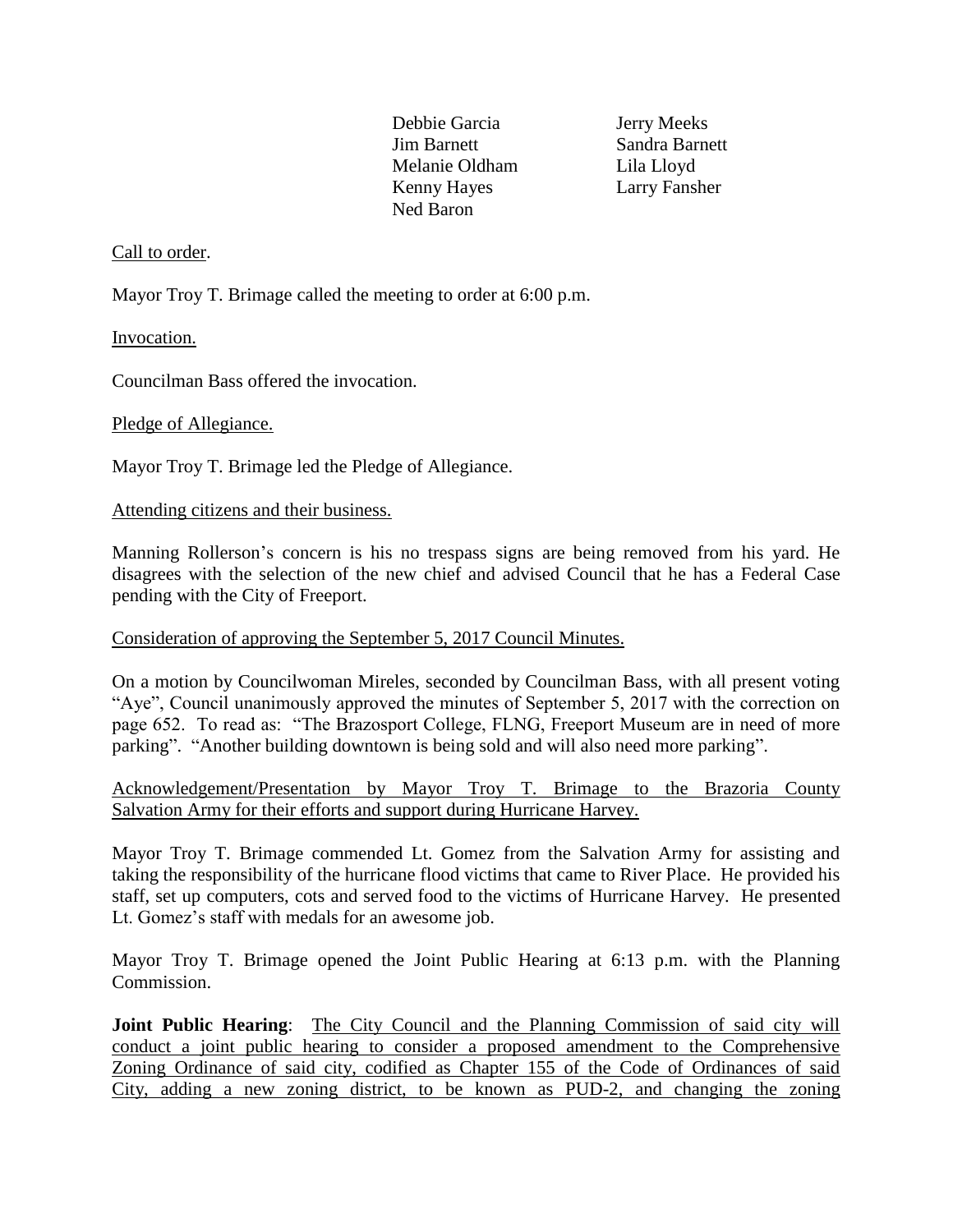Classification for the following described real property from the present zoning classifications of such property to a new zoning classification of PUD-2:

 BEGINNING at the boundary of the established W-4 Zoning District and the shoreline of the Brazos River at the eastern end of Brazos Boulevard, then along the south ROW line of Brazos Boulevard to the intersection of the east ROW of Oak Street; then proceeding south to the point of the south ROW of First Street; then proceeding west along the south ROW line of First Street to the northeast corner of Block 97, Freeport Townsite; then proceeding south to the north ROW line of Second Street; then proceeding west along the north ROW line of Second Street to the eastern boundary of the established PUD of the Brazos Landing Subdivision, then proceeding along the boundary of the established PUD to the southern ROW line of the City owned levee easement; then proceeding along the ROW line of the City owned levee easement to the east ROW line of Brazosport Boulevard; then proceeding north to the intersection of the south ROW line of Avenue A; then proceeding east along the south ROW line of Avenue A to its intersection with the east ROW line of McNeal Street; then proceeding south to the northern boundary of the established W-1R Zoning District; then proceeding west along the northern boundary of the established W-1R Zoning District; then proceeding south along the western boundary of the established W-1R Zoning District to the water line of the Brazos River.

Chris Duncan Attorney for the Economic Development Corporation stated that the Economic Development Corporation purchased waterfront property from Western Seafood. They have several inquiries from developers wanting to do their projects along the south side of the Old Brazos River. This public hearing is to consider a change of zoning designation of land located on or adjacent to the Old Brazos River. The property is currently zoned in several different zones such as industrial, commercial, and residential. The proposal is to designate land along the Old Brazos River as "Planned Unit Development-2 (PUD-2) that will provide mix uses. PUD-2 will eliminate all light to heavy industrial uses in the affected area, such as barges, sandblasting, and painting.

Mayor Troy T. Brimage explained that if you received a notification letter of the rezoning it's because you live within 200 feet of the proposed rezoning area. It does not mean your property will be changed to a new zone.

Ned Baron asked if his property will be rezoned. Chris Duncan answered him no, that his property is grandfathered.

Ed Garcia's concern is that the City, Economic Development Corporation and Port Freeport have a pending contract of a Master Plan. He feels that we should wait for the City's Master Plan before approving a PUD-2 zoning on the Brazos River.

Elliott Cundieff owns two city blocks and zoning has not been an issue.

Councilwoman Mireles asked if businesses could apply for a Specific Use Permit. Chris Duncan said no; that it would not be a unified plan.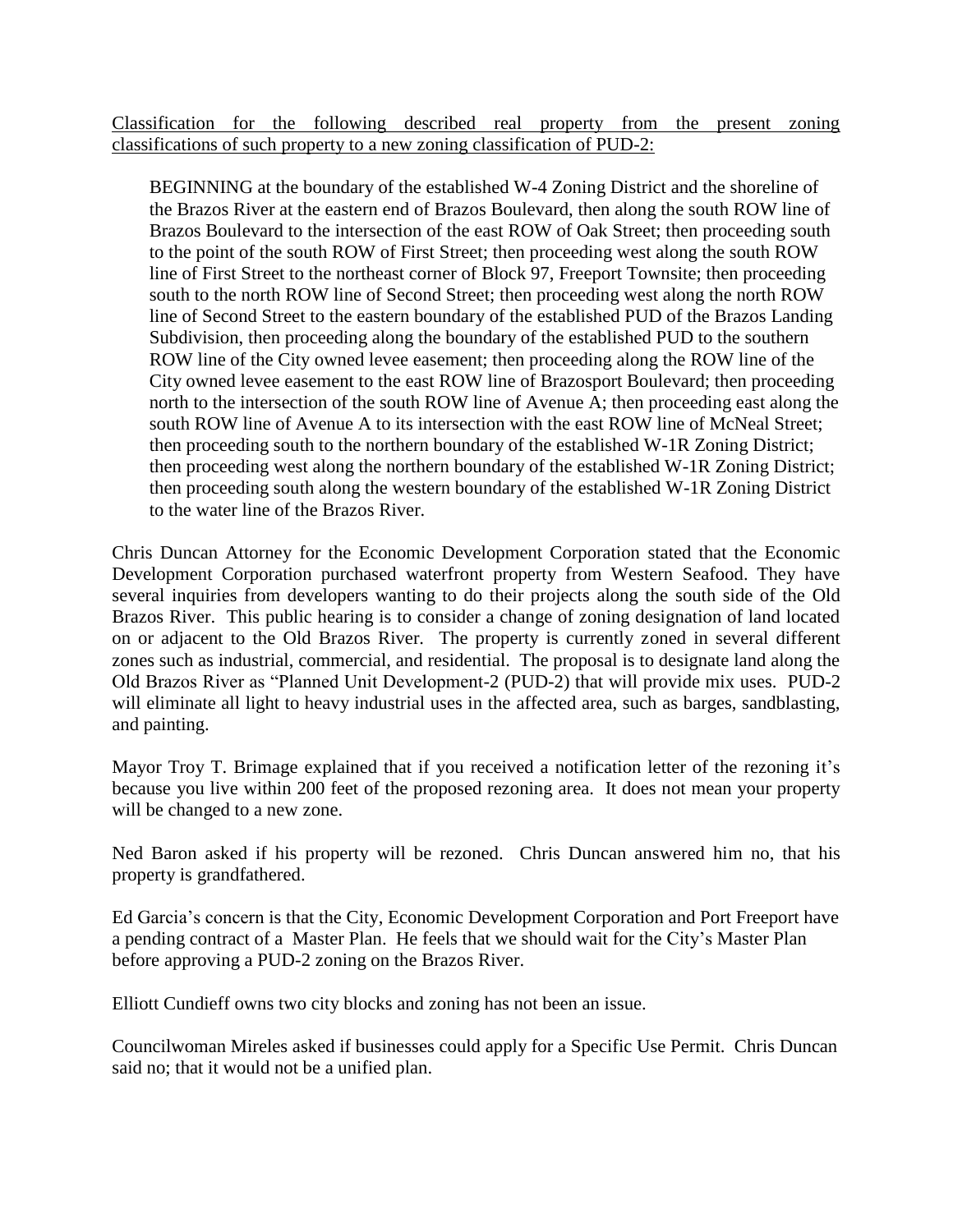Mayor Troy T. Brimage's concern is that if waterfront property sells, it could be to a shipyard, a sandblasting company or barge company and could be set up along the Brazos River near the Marina. He feels that it is not what the community wants along the river. The PUD-2 zone would allow expanded improvements. He asked Chris Duncan if the zoning could be split up or if it had to be contiguous. If the boundaries are to be changed, another public hearing will have to be called and notices sent out.

Trey Girouard of 121 Brazos Landing stated that the City owns that property and hundreds of people use the de facto park on the south side of the Brazos River for walking, jogging, riding bikes, and fishing. He commented that it is wrong to sell that shore line area, and asked Council to leave it alone and requested that the City dedicate it as a park. If the park should one day be for sale, then the citizens of Freeport can call for an election to vote under the Texas Local Government Code.

Chris Duncan stated that all development in the Planned Unit Development-2 (PUD-2) District shall promote public access and use of the Brazos River as a common area and enable public use of a pedestrian right of way along the levee.

Councilman Bass agrees that the community should have access to the River and has no knowledge or intentions of the city selling. The PUD-2 zoning would strengthen the City.

Lesa Girouard of 121 Brazos Landing is not for designating that section of park land from the Freeport Community House to the Municipal Park as PUD-2. She is for designating that section as park land. The area is presently used as a park space, green space, shore line recreation uses. She sees a steady line of people using the park for fishing, walking, jogging, parents and their children using the park. The remainder of the southern portion of the Brazos River is more suitable for PUD-2.

Rita Cundieff of 113 Brazos Landing would like to see plans from the City before making a decision. She commented that there are less places for children to play.

On behalf of the Planning Commission Johnathan Sublet, spokesperson stated that the Planning Commission recommendation is to dedicate the part of the shoreline from the Freeport Community House around the Municipal Park as a "park" and to continue forward the rest of PUD-2 as proposed originally.

There being no more comments from audience or staff, Mayor Troy T. Brimage closed the Joint Public Hearing at 7:16 p.m.

Consideration of approving Ordinance No. 2017-2139 amending Chapter 155 of the Comprehensive Zoning Ordinance of the City, now codified as Chapter 155 of the Code of Ordinances of the City, to add new sections, to be codified as Section 155.045-01, and which shall be applicable only to the land located within the Old Brazos River corridor, as described in that section; providing regulations and requirements for the development of such land; amending said comprehensive zoning ordinances to change the current classification of all land located within the boundary of such new district, as designated in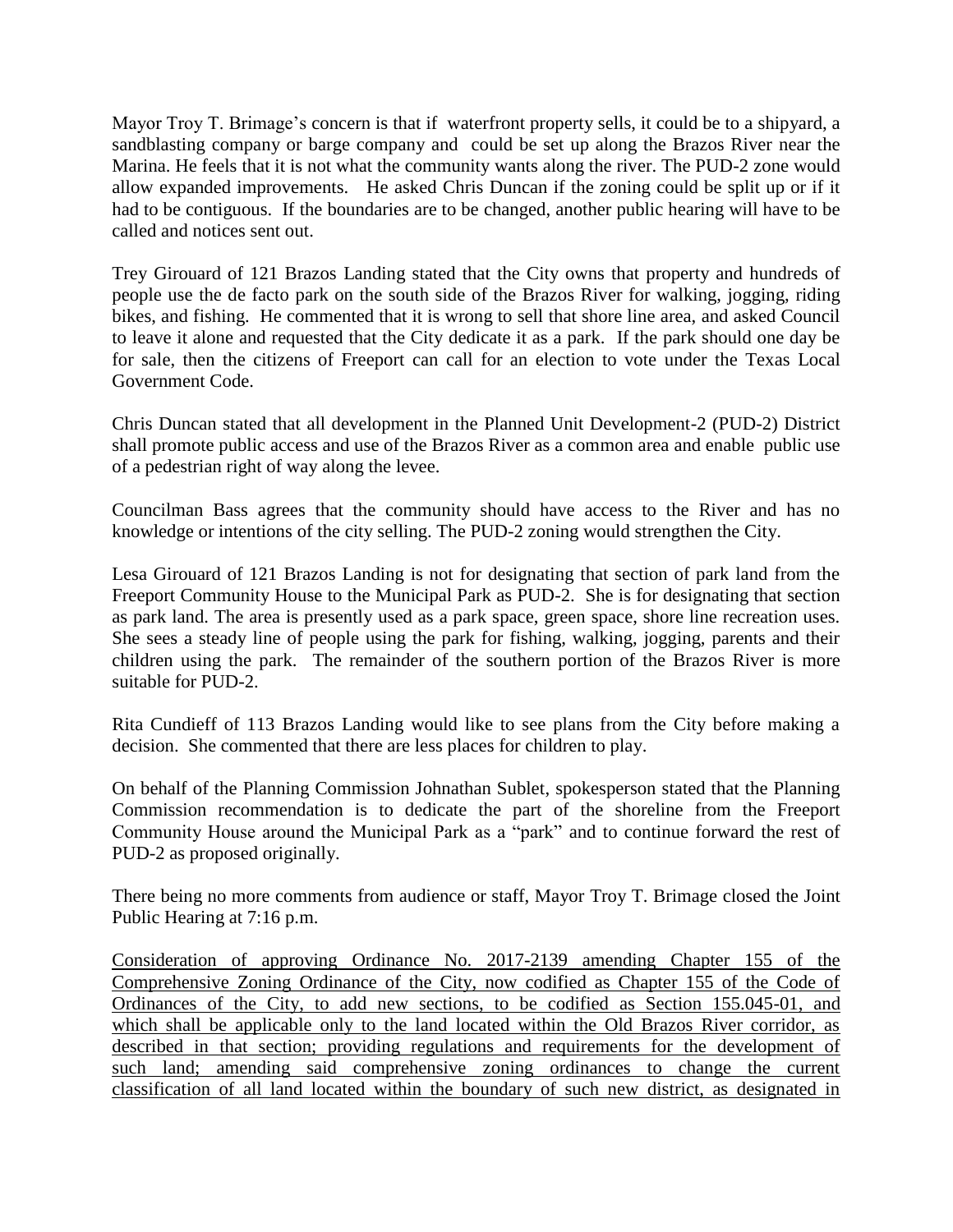Exhibit "A" from its present zoning classification to such new zoning classification of PUD-2; ratifying and confirming all actions previously taken by the Planning Commission of said City or the City Council, or both.

No action taken.

Consideration of approving Ordinance No. 2017-2138 adopting a budget for said City for the Fiscal Year 2017-2018.

No action taken.

Mayor Troy T. Brimage announced budget workshop on September 25th, 26th, 27th, 2017 at 7:00 p.m. at the Freeport Council Chambers.

Consideration of approving Ordinance No. 2017-2140 accepting the certified appraisal roll from the Brazoria County Appraisal District for the 2018 tax year; establishing a tax rate for each \$100.00 valuation of taxable property within said city for such tax year; levying all taxes for said City for such tax year; allocating such taxes for certain municipal purposes therein enumerated; ordering that such taxes be assessed and collected; containing a severance clause; and providing an effective date for this ordinance.

No action taken.

Work Session:

Mayor Troy T. Brimage announcements and comments.

Mayor Troy T. Brimage commends Councilman McDonald for locating 39 parking spaces downtown. Businesses downtown are growing and are requesting more parking. FLNG has a one year lease and is requesting it be prolonged. The shelter at River Place is closed and Mayor Troy T. Brimage thanked Capt. Garivey and officers for assisting.

Councilman McDonald Ward A announcements and comments.

Councilman McDonald did visit the shelter at River Place and concurred with Mayor Troy T. Brimage that the Salvation Army had a good turnout for assisting the flood victims.

Councilman Bass Ward B announcements and comments.

Councilman Bass requested at the next subsequent meeting that infrastructure update be provided to the citizens.

Councilwoman Mireles Ward C announcements and comments.

Councilwoman Mireles appreciates and thanks Mayor Troy T. Brimage for more time on the budget and feeling very proud of her City for being proactive and preparing for the storm.